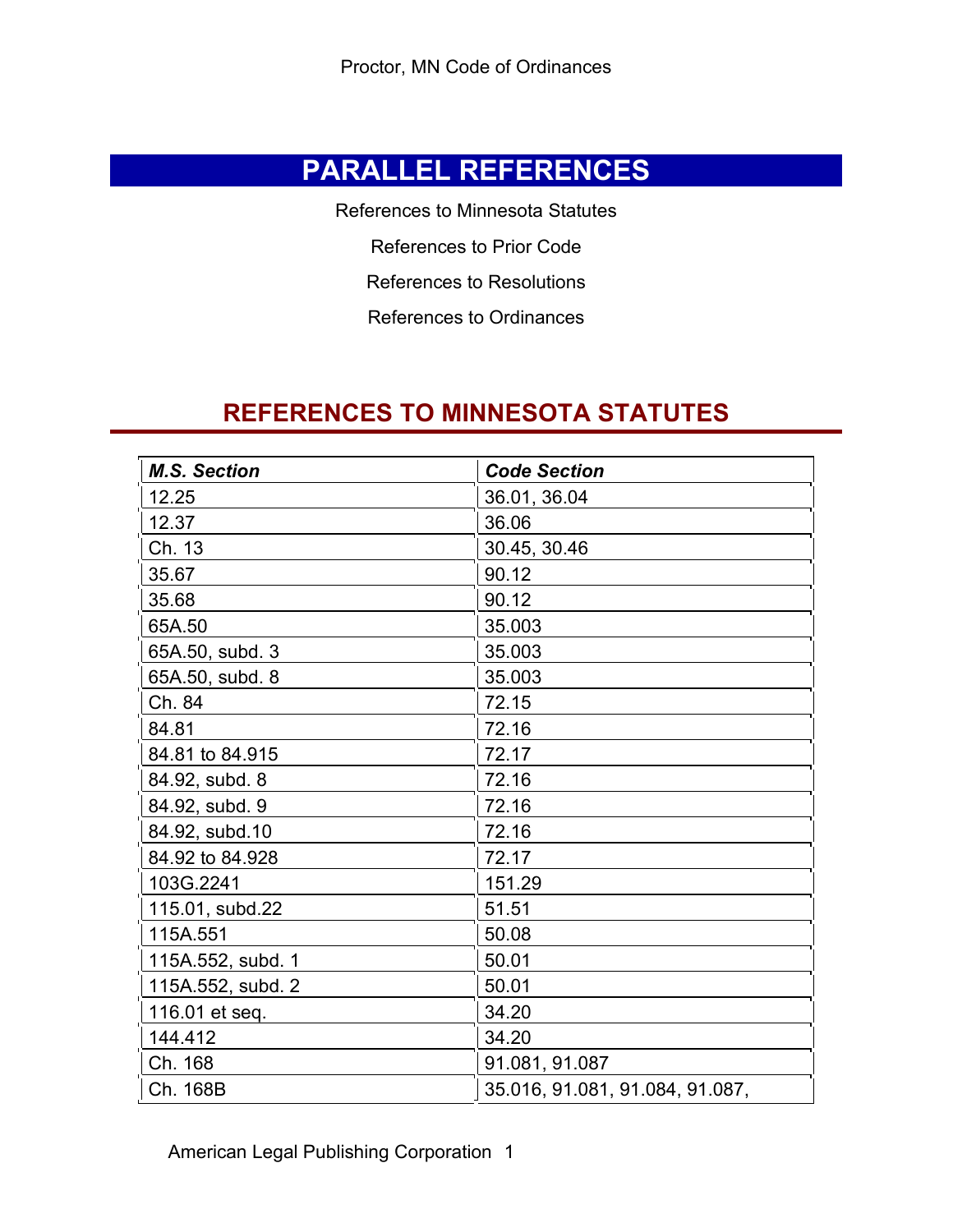| <b>M.S. Section</b>     | <b>Code Section</b>                                              |
|-------------------------|------------------------------------------------------------------|
|                         | 91.089                                                           |
| Ch. 169                 | 72.15, 72.17                                                     |
| 169.79                  | 91.083                                                           |
| Ch. 216D                | 95.05                                                            |
| 216D.01 through 216D.09 | 95.05                                                            |
| 237.162                 | 95.02, 95.10                                                     |
| 237.163                 | 95.10                                                            |
| 243.166                 | 130.66, 130.68                                                   |
| 243.167                 | 130.68                                                           |
| 244.052                 | 130.66                                                           |
| Ch. 260B                | 130.99                                                           |
| Ch. 270C                | 35.106, 35.117, 35.118, 35.140                                   |
| 272.162                 | 154.14                                                           |
| 275.60                  | 35.109                                                           |
| 275.61                  | 35.109                                                           |
| Ch. 289A                | 35.106, 35.116, 35.138                                           |
| Ch. 297                 | 35.134                                                           |
| Ch. 297A                | 35.106, 35.111, 35.116-35.118,<br>35.138, 35.140                 |
| 297A.61                 | 35.131                                                           |
| 297A.99                 | 35.132                                                           |
| 300.06                  | 95.04                                                            |
| 326.01 et seq.          | 150.02                                                           |
| 326B.01                 | 150.02                                                           |
| 326B.0921               | 150.02                                                           |
| Ch. 340A                | 120.020, 120.022, 120.035, 120.039,<br>120.050, 120.071, 120.072 |
| 340A.38                 | 120.071                                                          |
| 340A.301                | 120.022, 120.038                                                 |
| 340A.504, subd. 4       | 120.004                                                          |
| 347.51                  | 90.14                                                            |
| Ch. 349                 | 112.16, 112.18, 112.26                                           |
| 349.12, subd. 11        | 112.22                                                           |
| 349.213                 | 112.40                                                           |
| 364.06                  | 30.45, 30.46                                                     |
| 364.09                  | 30.45, 30.46                                                     |
| Ch. 365                 | 110.07                                                           |
| 412.321 through 412.391 | 53.01                                                            |

American Legal Publishing Corporation 2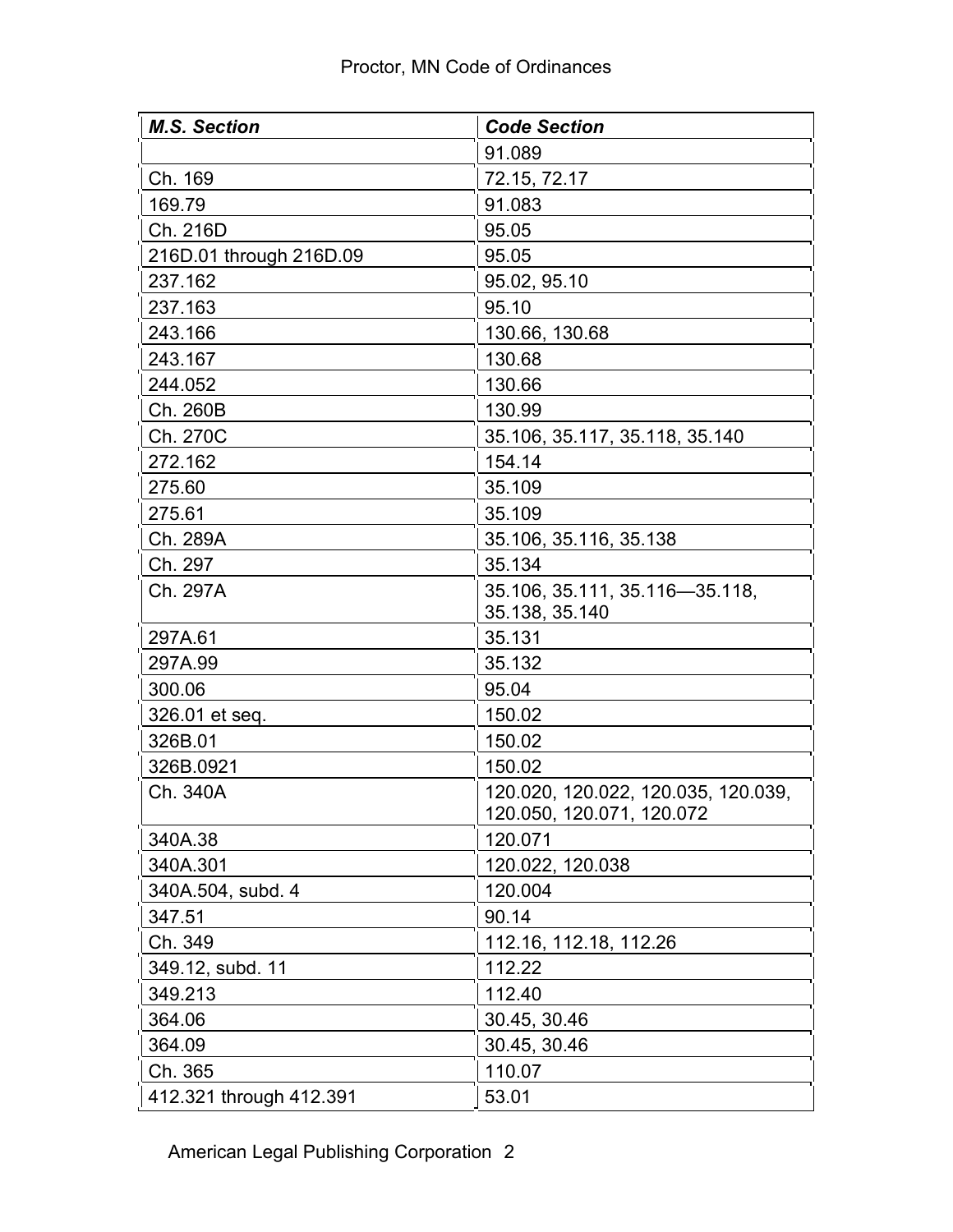| <b>M.S. Section</b>              | <b>Code Section</b>    |
|----------------------------------|------------------------|
| 412.591                          | 33.01                  |
| Ch. 429                          | 35.001, 35.002, 95.15  |
| 429.061                          | 92.06                  |
| 429.091, subd. 4                 | 35.002                 |
| 429.101                          | 50.09, 91.007, 92.06   |
| 444.075, subd. 4                 | 51.23                  |
| Ch. 462                          | 95.15, 155.015         |
| 462.12 through 462.17            | 91.007, 91.035         |
| 462.358                          | 154.13                 |
| 462.358, subd. 4b paragraphs (1) | 154.12                 |
| through $(6)$                    |                        |
| 462.3593                         | 155.127                |
| 462.3593, subd. 9                | 155.127                |
| 462.361                          | 120.072                |
| 463.15 et seq.                   | 91.035                 |
| 466.04, subd. 1                  | 118.33                 |
| 469.190                          | 32.01, 35.081, 35.092  |
| Ch. 475                          | 35.001, 35.109         |
| 475.58                           | 35.109                 |
| 475.61                           | 35.001, 35.002, 35.109 |
| 518B.01, subd. 2(a)              | 91.121                 |
| 609.72                           | 11.11, 130.01          |
| 609.75                           | 112.02                 |
| 617.242                          | 119.06                 |
| 624.711 through 624.717          | 133.04                 |
| 626.862                          | 10.20                  |
| 631.48                           | 10.99                  |
|                                  |                        |

# **REFERENCES TO PRIOR CODE**

| <b>Prior Code</b> | <b>2020 Code</b> |  |
|-------------------|------------------|--|
| 201.01            | 31.01            |  |
| 201.02            | 31.02            |  |
| 201.03            | 31.03            |  |

American Legal Publishing Corporation 3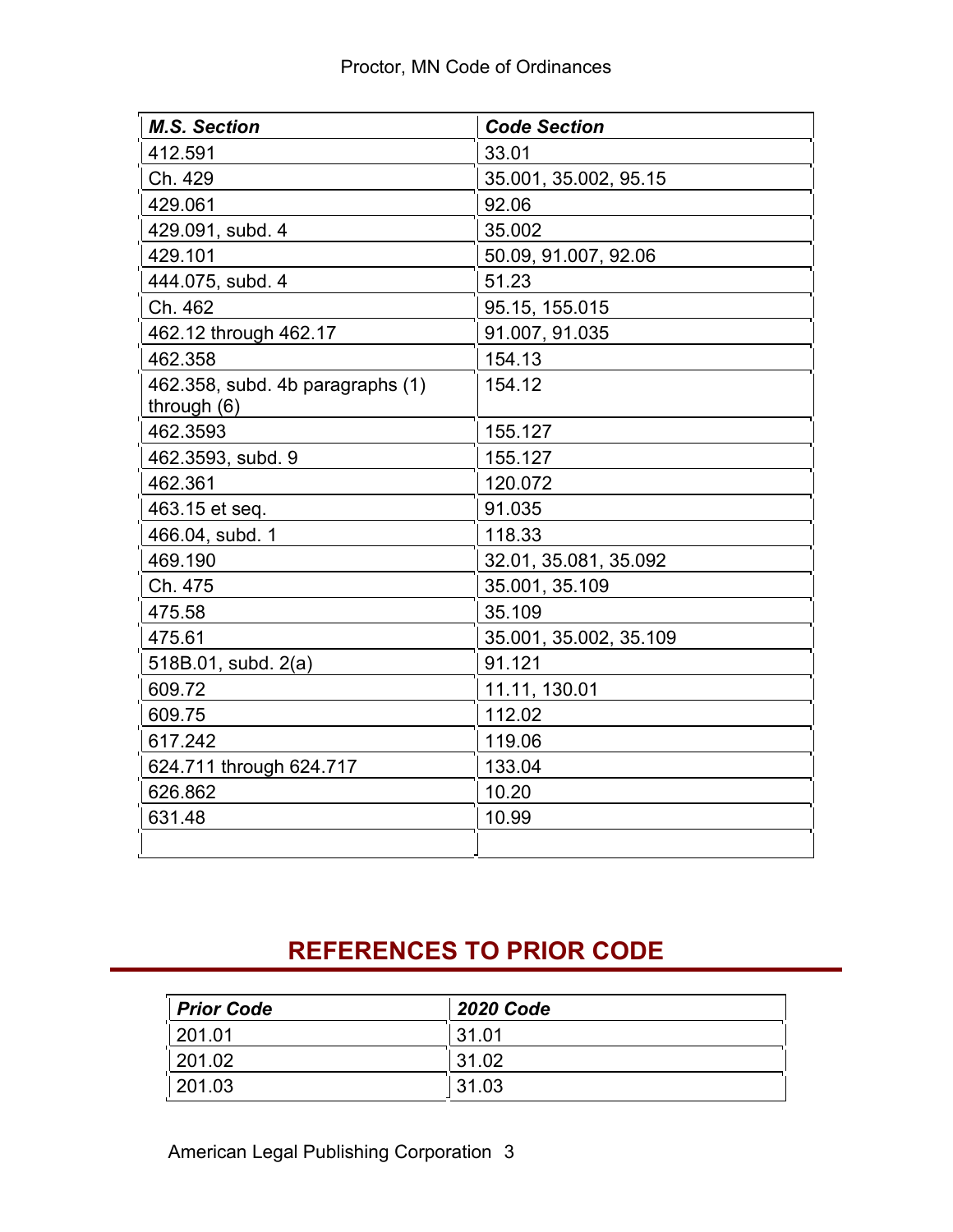| <b>Prior Code</b> | <b>2020 Code</b> |  |
|-------------------|------------------|--|
| 201.04            | 31.04            |  |
| 201.05            | 31.05            |  |
| 201.06            | 31.06            |  |
| 201.07            | 32.01            |  |
| 201.08            | 31.07            |  |
| 202.01            | 30.01            |  |
| 202.03            | 30.15, 30.16     |  |
| 202A.01           | 34.20            |  |
| 202A.02           | 34.21            |  |
| 202A.03           | 34.22            |  |
| 202A.04           | 34.23            |  |
| 202A.05           | 34.24            |  |
| 203.01            | 33.01            |  |
| 203.02            | 33.02            |  |
| Ch. 204           | 34.03            |  |
| 205.01            | 32.15            |  |
| 205.02            | 32.16            |  |
| 205.03            | 32.17            |  |
| 206.01            | 35.001           |  |
| 206.02            | 35.002           |  |
| 207.01            | 35.015           |  |
| 207.02            | 35.016           |  |
| 207.03            | 35.017           |  |
| 207.04            | 35.018           |  |
| 207.05            | 35.019           |  |
| 207.06            | 35.020           |  |
| 207.07            | 35.021           |  |
| 208.01            | 35.035           |  |
| 208.02            | 35.036           |  |
| 208.03            | 35.037           |  |
| 208.04            | 35.038           |  |
| 208.05            | 35.039           |  |
| 208.06            | 35.040           |  |
| 301.01            | 92.01            |  |
| 301.02            | 92.02            |  |
| 301.03            | 92.03            |  |
| 301.04            | 92.04            |  |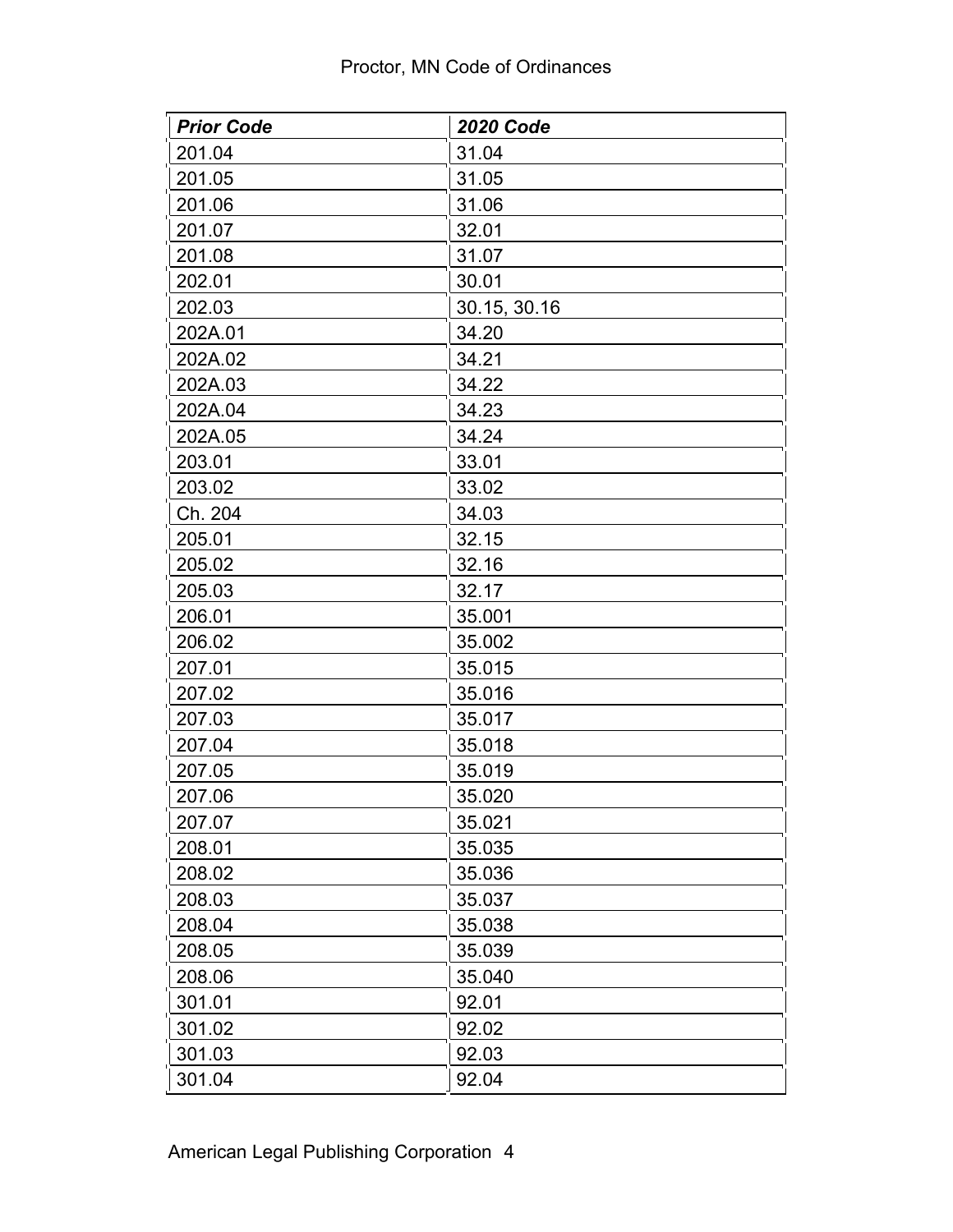| <b>Prior Code</b> | <b>2020 Code</b>   |
|-------------------|--------------------|
| 301.05            | 92.05              |
| 301.06            | 92.06              |
| 301.07            | 92.07              |
| 303.01            | 52.01              |
| 303.02            | 52.15              |
| 303.03            | 52.16              |
| 303.05            | 52.17              |
| 303.06            | 52.18              |
| 303.07            | 52.19              |
| 303.08            | 52.20              |
| 303.09            | 52.21              |
| 303.10            | 52.22              |
| 303.11            | 52.23              |
| 303.12            | 52.24              |
| 303.13            | 52.25              |
| 303.14            | 52.26              |
| 304.01            | 30.30              |
| 304.02            | 30.31, 30.99       |
| 304.03            | 30.32              |
| 401.01            | 51.15              |
| 401.02            | 51.16              |
| 401.03            | 51.17              |
| 401.04            | 51.18              |
| 401.05            | 51.19              |
| 401.06            | 51.20              |
| 401.07            | 51.21              |
| 401.08            | 51.22              |
| 401.09            | 51.23              |
| 401.10            | 51.35-51.38, 51.99 |
| 402.01            | 53.01              |
| 402.02            | 53.02              |
| 402.03            | 53.03              |
| 402.04            | 53.04              |
| Ch. 403           | 54.01-54.06        |
| 404.01            | 54.20 - 54.22      |
| Ch. 405           | 54.35, 54.36       |
| 501.01            | 90.01              |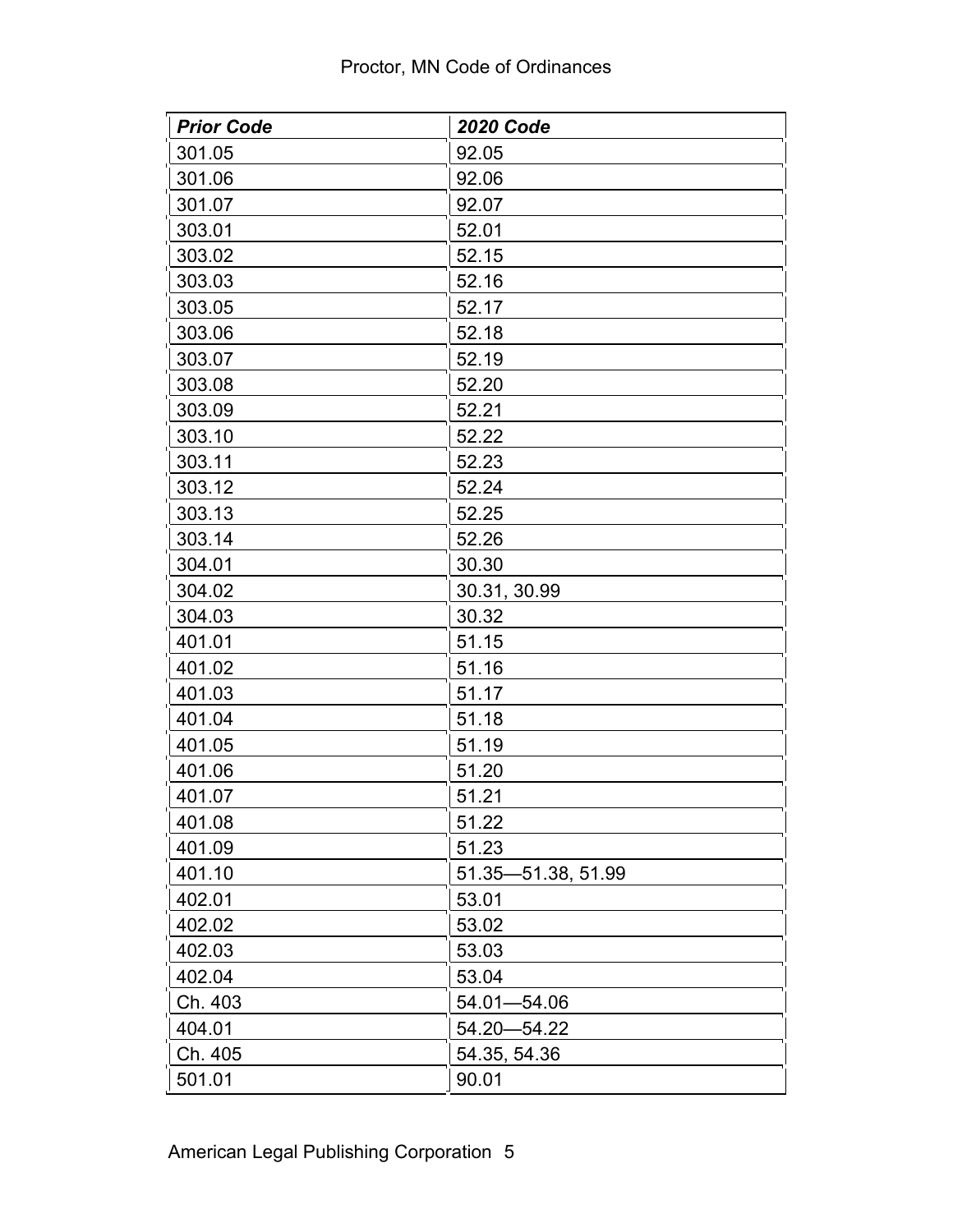| <b>Prior Code</b> | <b>2020 Code</b> |
|-------------------|------------------|
| 501.02            | 90.02            |
| 501.03            | 90.03            |
| 501.04            | 90.06            |
| 501.05            | 90.07            |
| 501.06            | 90.08            |
| 501.07            | 90.09            |
| 501.08            | 90.10            |
| 501.09            | 90.11            |
| 501.10            | 90.12            |
| 501.11            | 90.04            |
| 501.12            | 90.13            |
| 501.13            | 90.05            |
| 501.14            | 90.14            |
| 502.01            | 133.01           |
| 502.02            | 133.02           |
| 502.03            | 133.03           |
| 502.04            | 133.04           |
| 502.05            | 133.05           |
| 502.06            | 133.06           |
| 502.07            | 133.07           |
| 503.01            | 130.50           |
| 503.02            | 130.51           |
| 503.03            | 130.99           |
| 504.01            | 130.20           |
| 504.02            | 130.21           |
| 504.03            | 130.22           |
| 504A.01           | 130.35, 130.99   |
| 504A.02           | 130.36           |
| 505.01            | 50.01            |
| 505.02            | 50.02            |
| 505.03            | 50.03            |
| 505.04            | 50.04            |
| 505.05            | 50.05            |
| 505.06            | 50.06            |
| 505.07            | 50.07            |
| 505.08            | 50.99            |
| 505.10            | 50.08            |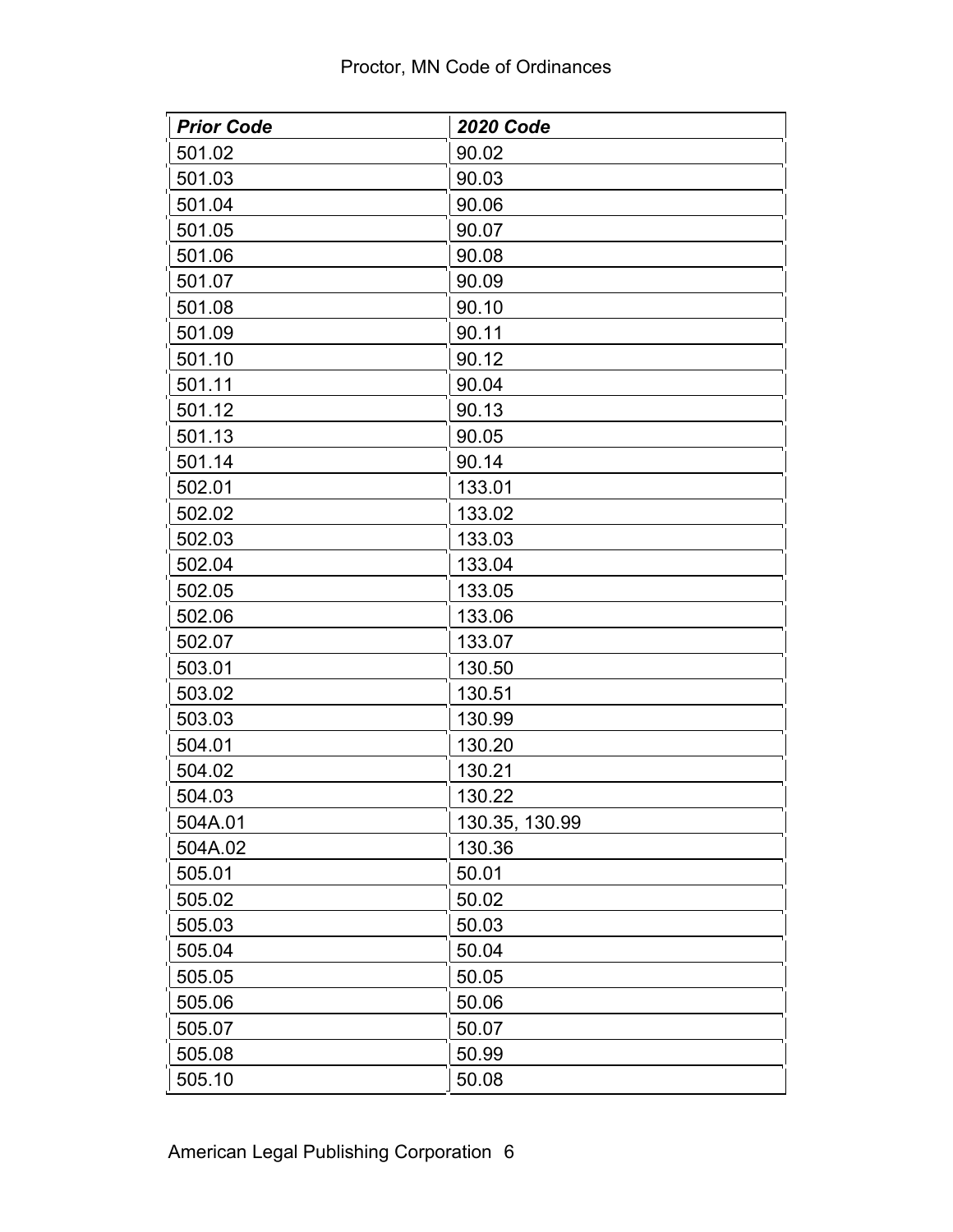| <b>Prior Code</b> | <b>2020 Code</b>       |
|-------------------|------------------------|
| 505.11            | 50.09                  |
| 505.12            | 50.10                  |
| 505.13            | 50.11                  |
| 505.14            | 50.12                  |
| 505.15            | 50.13                  |
| 506.01            | 130.01                 |
| 506.02            | 130.02                 |
| 506.03            | 130.03                 |
| 506.04            | 131.01, 131.02, 131.99 |
| 506.05            | 130.04, 130.99         |
| 506A.01           | 11.01                  |
| 506A.02           | 11.02                  |
| 506A.03           | 11.03                  |
| 506A.04           | 11.04                  |
| 506A.05           | 11.05                  |
| 506A.05a          | 11.06                  |
| 506A.06           | 11.07                  |
| 506A.07           | 11.08                  |
| 506A.08           | 11.09                  |
| 506A.09           | 11.10                  |
| Ch. 507           | 130.05, 130.99         |
| 508.01            | 91.065                 |
| 508.02            | 91.066                 |
| 601.01            | 110.01                 |
| 601.02            | 110.02                 |
| 601.03            | 110.03                 |
| 601.04            | 110.04                 |
| 601.05            | 110.05                 |
| 601.06            | 110.06                 |
| 601.07            | 110.07                 |
| 601.08            | 110.08                 |
| 601.09            | 110.09                 |
| 601.10            | 110.10                 |
| 601.11            | 110.11                 |
| 601.12            | 110.12                 |
| 601A.01           | 111.01-111.03          |
| 602.01            | 112.01                 |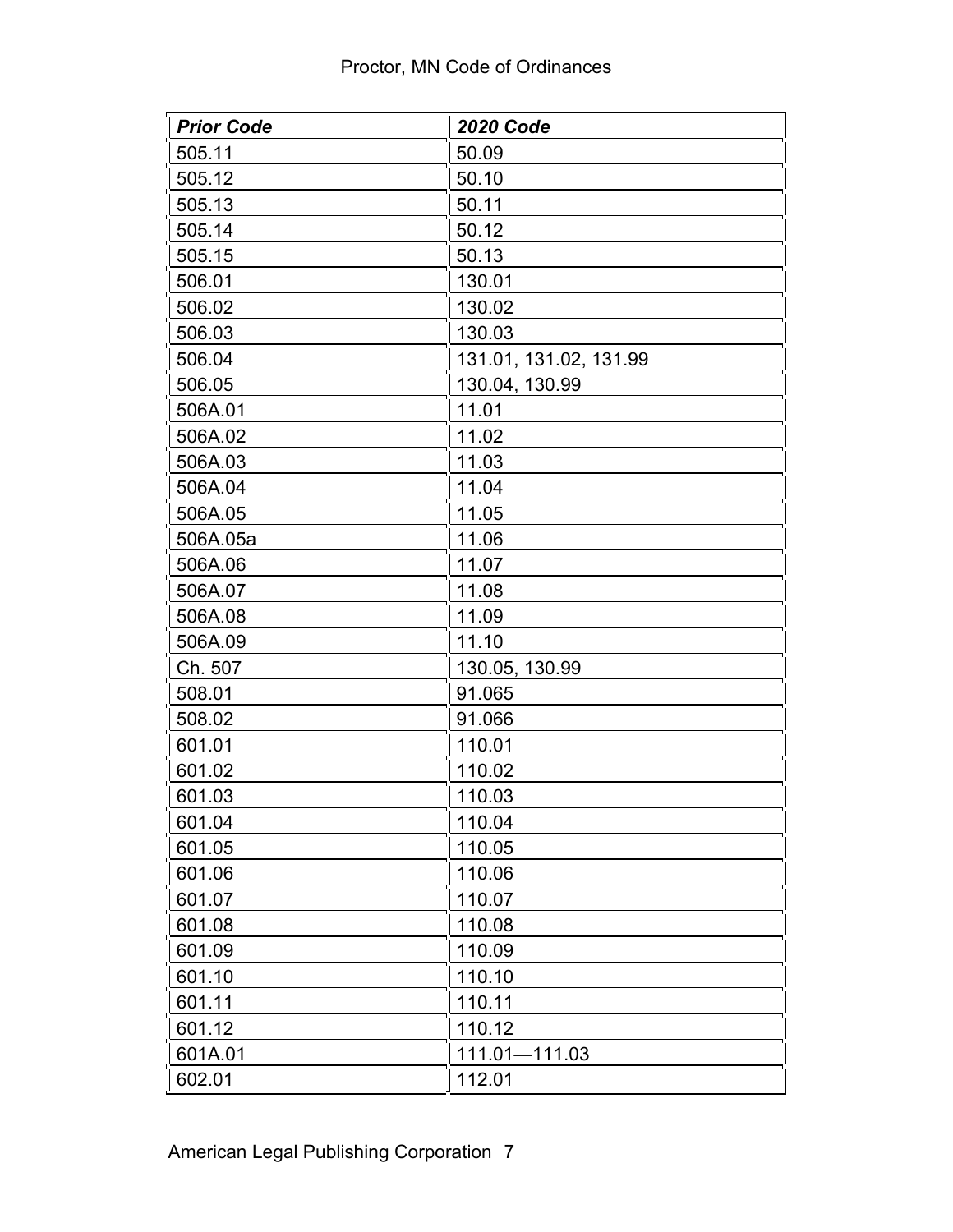| <b>Prior Code</b> | <b>2020 Code</b> |
|-------------------|------------------|
| 602.05            | 112.02           |
| 602.06            | 112.03           |
| 602A.01           | 112.15           |
| 602A.02           | 112.16           |
| 602A.03           | 112.17           |
| 602A.04           | 112.18           |
| 602A.05           | 112.19           |
| 602A.06           | 112.20           |
| 602A.07           | 112.21           |
| 602A.08           | 112.22           |
| 602A.09           | 112.23           |
| 602A.10           | 112.24           |
| 602A.11           | 112.25           |
| 602A.12           | 112.26           |
| 602A.13           | 112.99           |
| 603.01            | 113.01           |
| 603.02            | 113.02           |
| 603.03            | 113.03           |
| 603.04            | 113.04           |
| 605.01            | 114.01           |
| 605.02            | 114.02           |
| 606.01            | 115.01           |
| 606.02            | 115.02           |
| 606.03            | 115.03           |
| 606.04            | 115.04           |
| 606.05            | 115.05           |
| 606.06            | 115.06           |
| 606.07            | 115.07           |
| 606.08            | 115.08           |
| 607A              | 116.01-116.17    |
| 608.01            | 117.01           |
| 608.02            | 117.02           |
| 608.03            | 117.03           |
| 608.04            | 117.04           |
| 608.05            | 117.05           |
| 608.06            | 117.06           |
| 608.07            | 117.07           |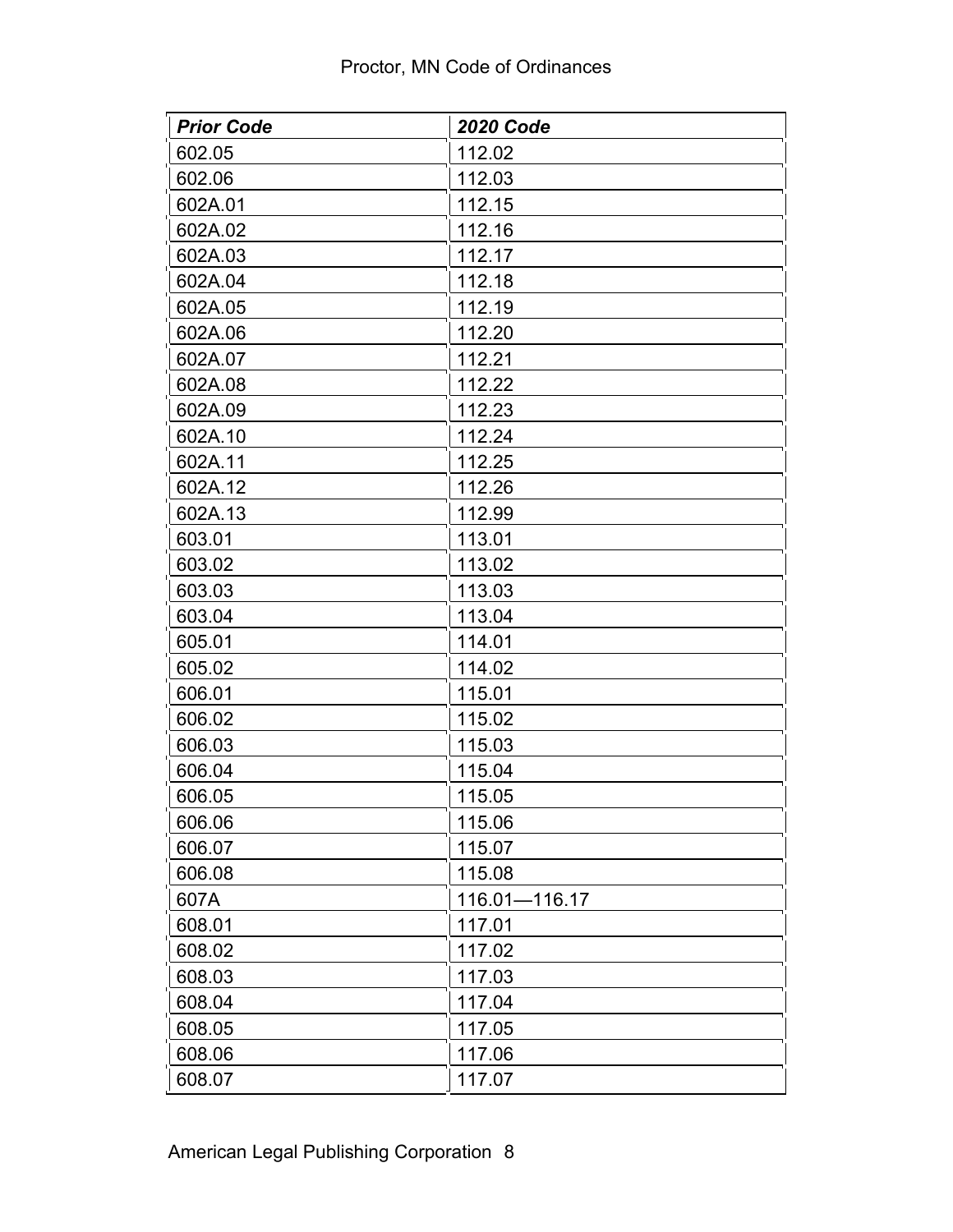| <b>Prior Code</b> | <b>2020 Code</b>            |
|-------------------|-----------------------------|
| 610.01            | 118.15                      |
| 610.02            | 118.16                      |
| 610.04            | 118.30-118.36               |
| 611.01            | 112.40                      |
| Ch. 612           | 119.01-119.06, 119.99       |
| 701.01            | 120.001                     |
| 701.02            | 120.002                     |
| 701.03            | 120.003                     |
| 701.04            | 120.004                     |
| 701.05            | 120.005                     |
| 702.01            | 120.020-120.023, 120.999    |
| 702.02            | 120.035-120.037, 120.039    |
| 702.03            | 120.050-120.053             |
| 702.04            | 120.065-120.072, 120.999    |
| 703.01            | 120.085-120.087, 120.999    |
| 801.01            | 70.01                       |
| 801.02            | 70.02, 70.99                |
| 801.03            | 70.03                       |
| 801.04            | 70.15, 70.99, Ch. 73 Sch. I |
| 801.05            | 70.30-70.32                 |
| 801.06            | Ch. 73 Sch. II              |
| 803.02            | 72.01-72.03                 |
| 804A.01           | 71.40, 71.99                |
| 804A.02           | 71.41                       |
| 804A.03           | 71.42, 71.99                |
| Ch. 806           | 132.30                      |
| 806.01            | 132.01                      |
| 806.02            | 132.02                      |
| 806.03            | 132.03                      |
| 806.04            | 132.04                      |
| 806.05            | 132.99                      |
| 901.01            | 91.001                      |
| 901.02            | 91.002                      |
| 901.03            | 91.003                      |
| 901.04            | 91.004                      |
| 901.05            | 91.005                      |
| 901.051           | 91.006                      |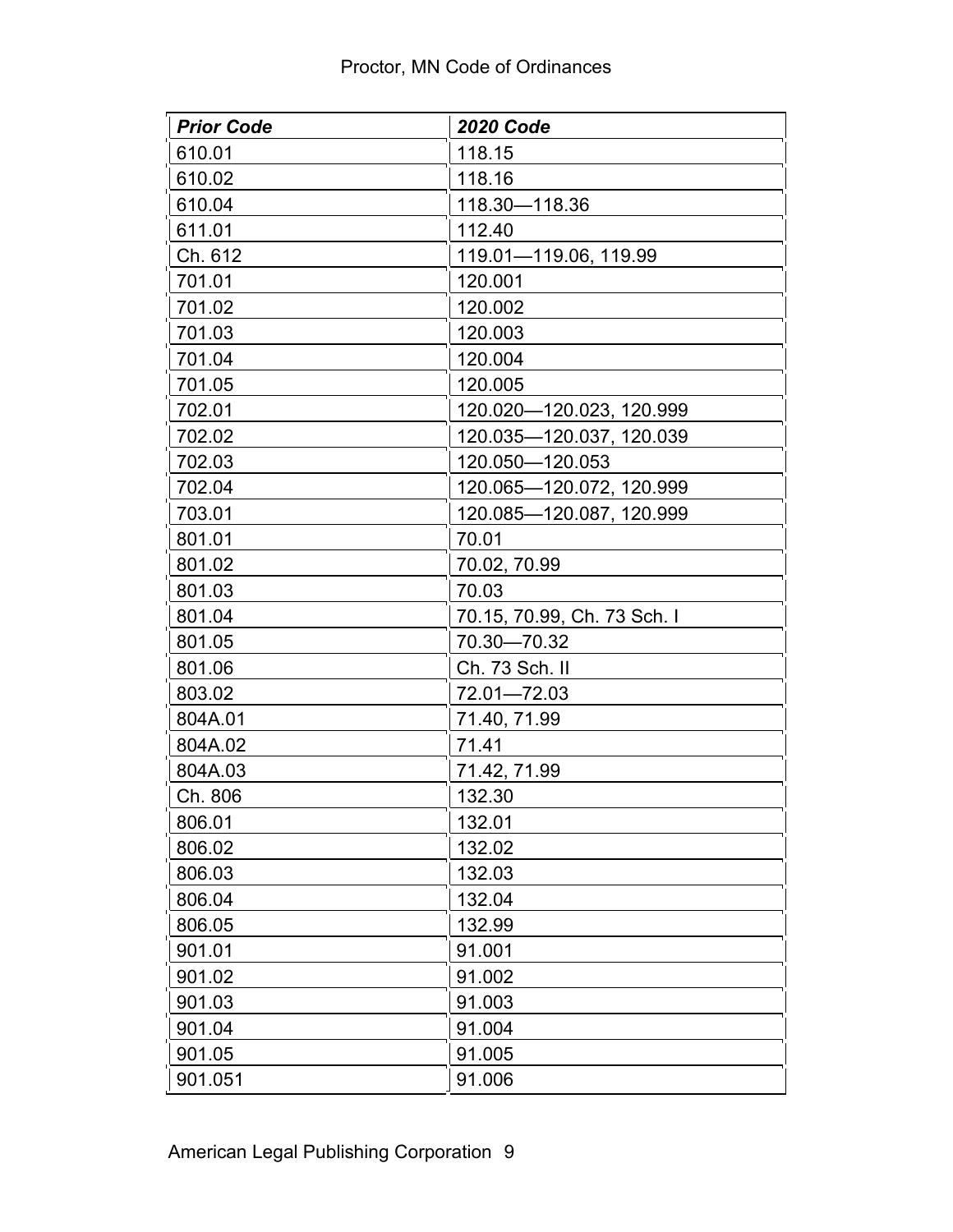| <b>Prior Code</b> | <b>2020 Code</b>      |
|-------------------|-----------------------|
| 901.06            | 91.007                |
| 901.062           | 91.007, 91.999        |
| 901.41            | 91.020-91.023, 91.999 |
| 902.01            | 91.035                |
| 903.01            | 151.01                |
| 903.02            | 151.02                |
| 903.03            | 151.03                |
| 903.04            | 151.15-151.32, 151.99 |
| 904.01            | 91.050                |
| 904.02            | 91.051                |
| 904.03            | 91.052                |
| 904.04            | 91.053                |
| 904.05            | 91.054                |
| 905.01            | 91.080                |
| 905.02            | 91.081                |
| 905.03            | 91.082                |
| 905.04            | 91.083                |
| 905.05            | 91.084                |
| 905.06            | 91.085                |
| 905.07            | 91.086                |
| 905.08            | 91.087                |
| 905.09            | 91.088                |
| 905.10            | 91.089                |
| 905.11            | 91.090                |
| 906.01            | 132.15                |
| 906.02            | 132.16, 132.17        |
| 906.03            | 132.99                |
| 906.04            | 132.18                |
| Ch. 907           | 130.65-130.68, 130.99 |
| 1001.01           | 154.01                |
| 1001.02           | 154.02                |
| 1001.03           | 154.03                |
| 1001.04           | 154.04                |
| 1001.05           | 154.05                |
| 1001.06           | 154.06                |
| 1001.07           | 154.07                |
| 1001.08           | 154.08                |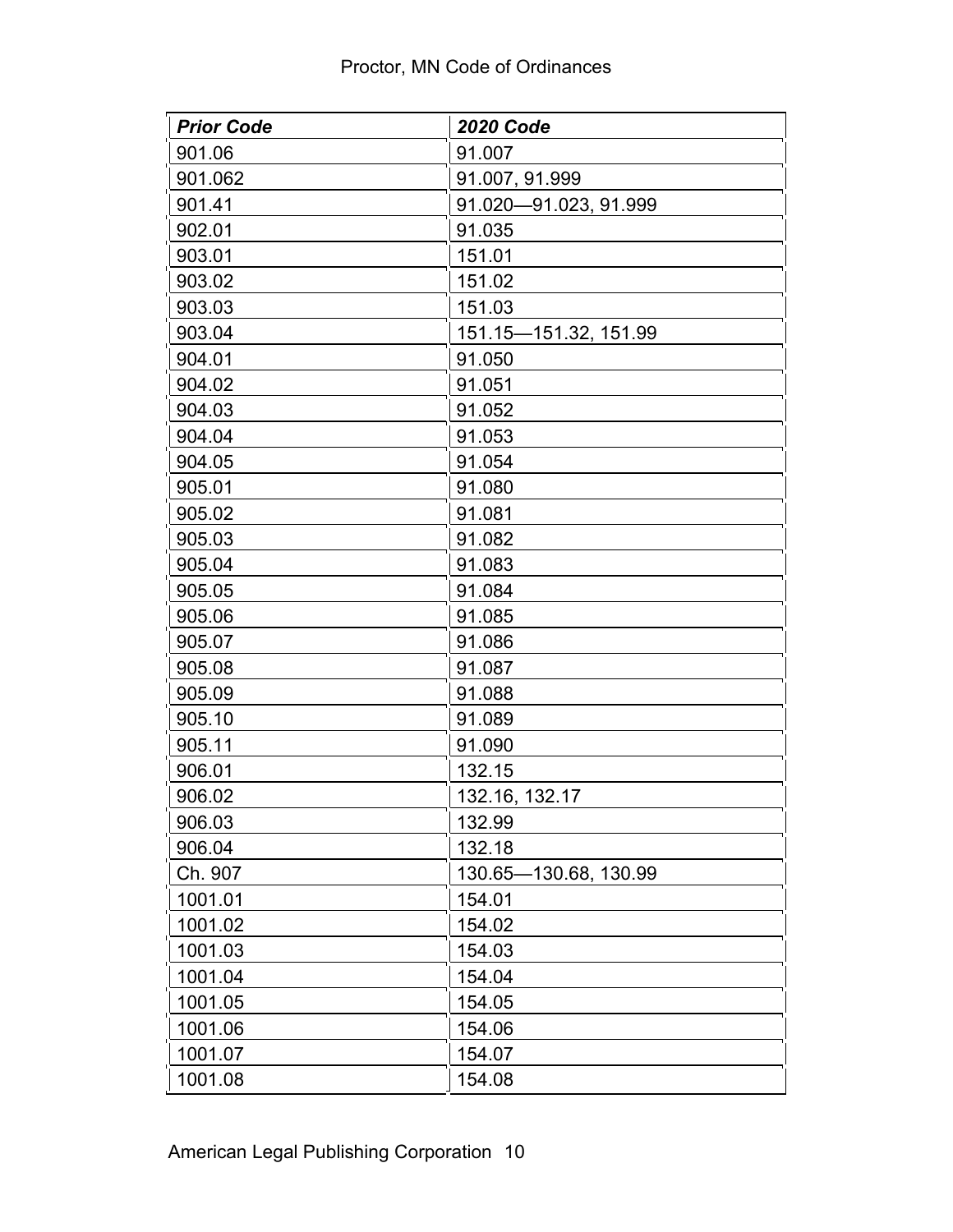| <b>Prior Code</b> | <b>2020 Code</b>   |
|-------------------|--------------------|
| 1001.09           | 154.09             |
| 1001.10           | 154.10             |
| 1001.11           | 154.11             |
| 1001.12           | 154.12             |
| 1001.13           | 154.13             |
| 1002.01           | 155.001            |
| 1002.02           | 155.015-155.019    |
| 1002.03           | 155.030-155.038    |
| 1002.031          | 155.050-155.053    |
| 1002.04           | 155.065-155.067    |
| 1002.05           | 155.080-155.082    |
| 1002.06           | 155.095, 155.096   |
| 1002.06A          | 155.110            |
| 1002.07           | 155.125, 155.126   |
| 1002.08           | 155.140-155.142    |
| 1002.09           | 155.155-155.160    |
| 1002.10           | 155.175-155.179    |
| 1002.11           | 155.190-155.193    |
| 1002.12           | 155.205-155.214    |
| 1002.13           | 155.225-155.236    |
| 1002.14           | 155.250-155.255    |
| 1002.15           | 155.270-155.276    |
| 1002.16           | 155.290            |
| 1002.17           | 155.305-155.312    |
| 1002.18           | 155.325            |
| 1002.18A          | 155.340            |
| 1002.19           | 155.355, 155.356   |
| 1002.20           | 155.002            |
| 1002.21           | 155.003            |
| 1002.22           | 155.370, 155.371   |
| 1002.24           | 154.14             |
| Ch. 1003A         | 94.01-94.07, 94.99 |
| 1003.01           | 150.01             |
| 1003.02           | 150.02             |
| 1004.01           | 35.055             |
| 1004.02           | 35.056             |
| 1004.03           | 35.057             |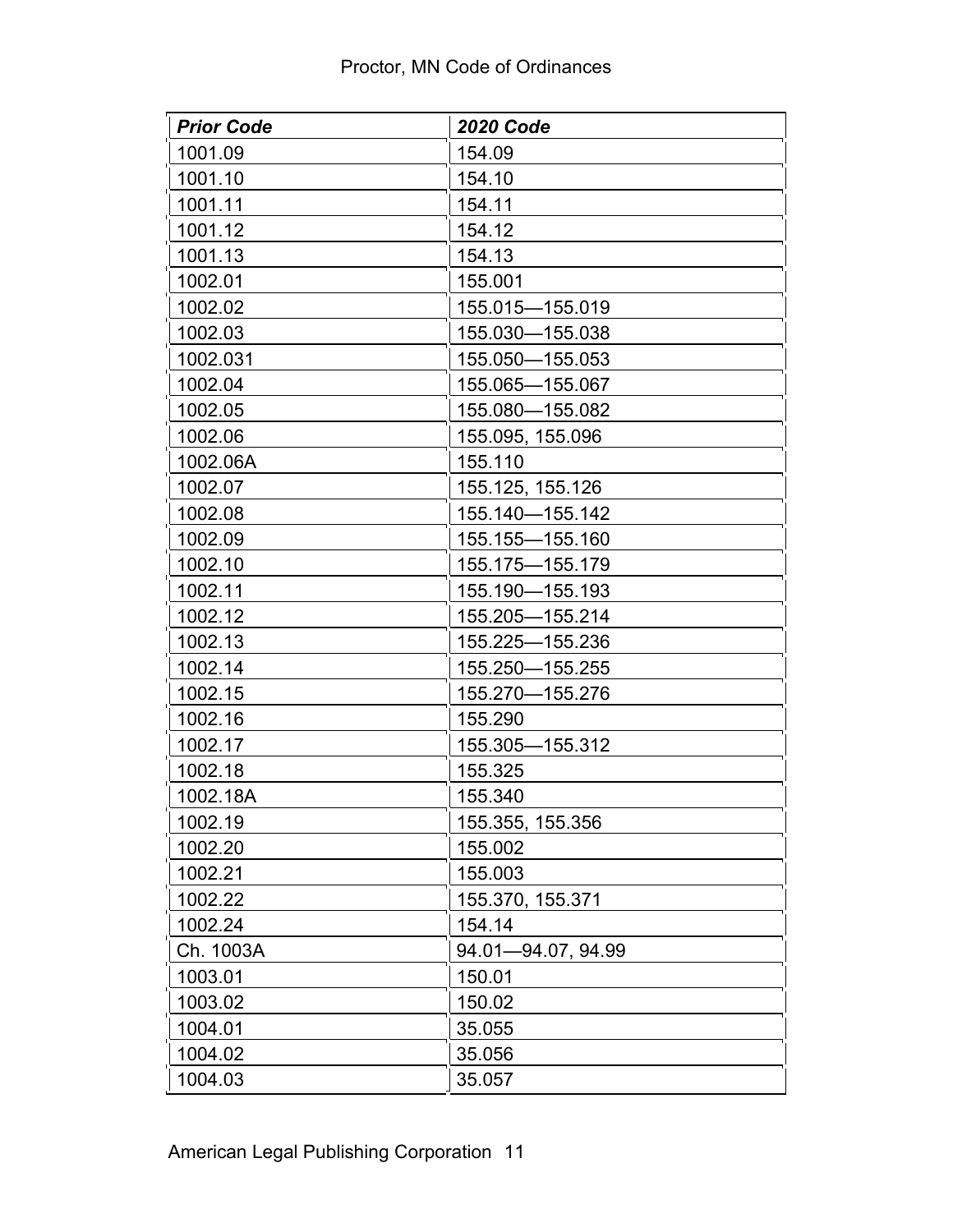| <b>Prior Code</b> | <b>2020 Code</b>   |
|-------------------|--------------------|
| 1004.04           | 35.058             |
| 1004.05           | 35.059             |
| 1004.06           | 35.060             |
| 1004.07           | 35.061             |
| 1004.08           | 35.062             |
| 1004.09           | 35.063             |
| 1004.10           | 35.064             |
| 1004.11           | 35.065             |
| 1004.12           | 35.066             |
| 1005.01           | 93.01-93.07, 93.99 |
| 1100.01           | 35.080             |
| 1100.02           | 35.081             |
| 1100.03           | 35.082             |
| 1100.04           | 35.083             |
| 1100.05           | 35.084             |
| 1100.06           | 35.085             |
| 1100.07           | 35.086             |
| 1100.08           | 35.087             |
| 1100.09           | 35.088             |
| 1100.10           | 35.999             |
| 1100.11           | 35.089             |
| 1100.12           | 35.090             |
| 1100.13           | 35.091             |
| 1100.14           | 35.092             |
| 1100.15           | 35.093             |
| 1100.16           | 35.094             |
| Ch. 1200          | 35.118             |
| 1200.01           | 35.105             |
| 1200.02           | 35.106             |
| 1200.03           | 35.107             |
| 1200.04           | 35.110             |
| 1200.05           | 35.111             |
| 1200.06           | 35.112             |
| 1200.07           | 35.113             |
| 1200.08           | 35.114             |
| 1200.10           | 35.115             |
| 1200.11           | 35.116             |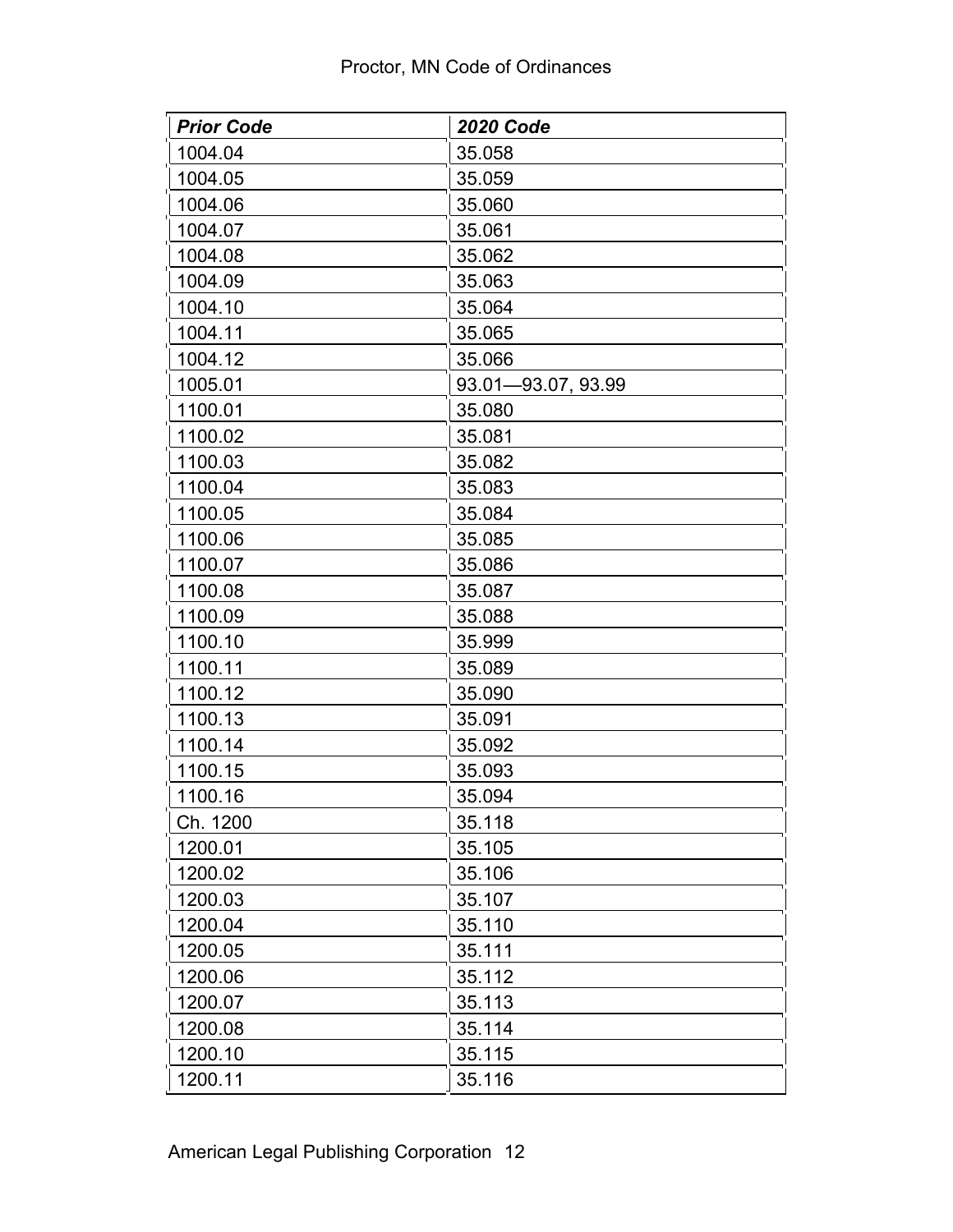| <b>Prior Code</b> | <b>2020 Code</b> |
|-------------------|------------------|
| 1200.12           | 135.117          |
|                   |                  |

## **REFERENCES TO RESOLUTIONS**

| Res. No.  | <b>Date Passed</b> | Code Section   |
|-----------|--------------------|----------------|
| $04 - 14$ | $2 - 3 - 2014$     | 35.003         |
| $02 - 15$ | 1-20-2015          | <b>TSO III</b> |
|           |                    |                |

## **REFERENCES TO ORDINANCES**

| Ord. No.  | <b>Date Passed</b> | <b>Code Section</b>                                                                                                                                                                                                                                                                                                                             |
|-----------|--------------------|-------------------------------------------------------------------------------------------------------------------------------------------------------------------------------------------------------------------------------------------------------------------------------------------------------------------------------------------------|
|           |                    | 34.21, 34.22                                                                                                                                                                                                                                                                                                                                    |
|           |                    | 37.01                                                                                                                                                                                                                                                                                                                                           |
|           | - -2004            | 132.01-132.04, 132.99                                                                                                                                                                                                                                                                                                                           |
| $01 - 04$ | $3 - 1 - 2004$     | $11.01 - 11.10$                                                                                                                                                                                                                                                                                                                                 |
| $02 - 04$ | $3 - 1 - 2004$     | 155.275                                                                                                                                                                                                                                                                                                                                         |
| 03-04     | 5-17-2004          | 112.15-112.26, 112.99                                                                                                                                                                                                                                                                                                                           |
| 04-04     | 6-7-2004           | 154.02                                                                                                                                                                                                                                                                                                                                          |
| 05-04     | 6-7-2004           | 154.07                                                                                                                                                                                                                                                                                                                                          |
| 06-04     | 6-7-2004           | 91.007                                                                                                                                                                                                                                                                                                                                          |
| 08-04     | 1-18-2005          | 151.20, 154.06                                                                                                                                                                                                                                                                                                                                  |
| $07 - 04$ | 2-22-2005          | 52.01                                                                                                                                                                                                                                                                                                                                           |
| $01 - 05$ | 3-7-2005           | 120.066                                                                                                                                                                                                                                                                                                                                         |
| $02 - 05$ | 4-4-2005           | 11.11, 32.01, 34.03, 37.01, 50.12,<br>51.16, 51.19, 51.20, 51.22, 51.23,<br>52.01, 52.15, 52.17, 52.25, 52.26,<br>70.99, 71.99, 90.07, 90.09, 91.006,<br>91.999, 92.03, 94.99, 112.02, 113.03,<br>115.05, 116.06, 116.16, 117.06,<br>117.07, 118.36, 119.05, 120.066,<br>120.067, 120.085, 120.999, 130.05,<br>130.99, 150.01, 151.01, 155.001, |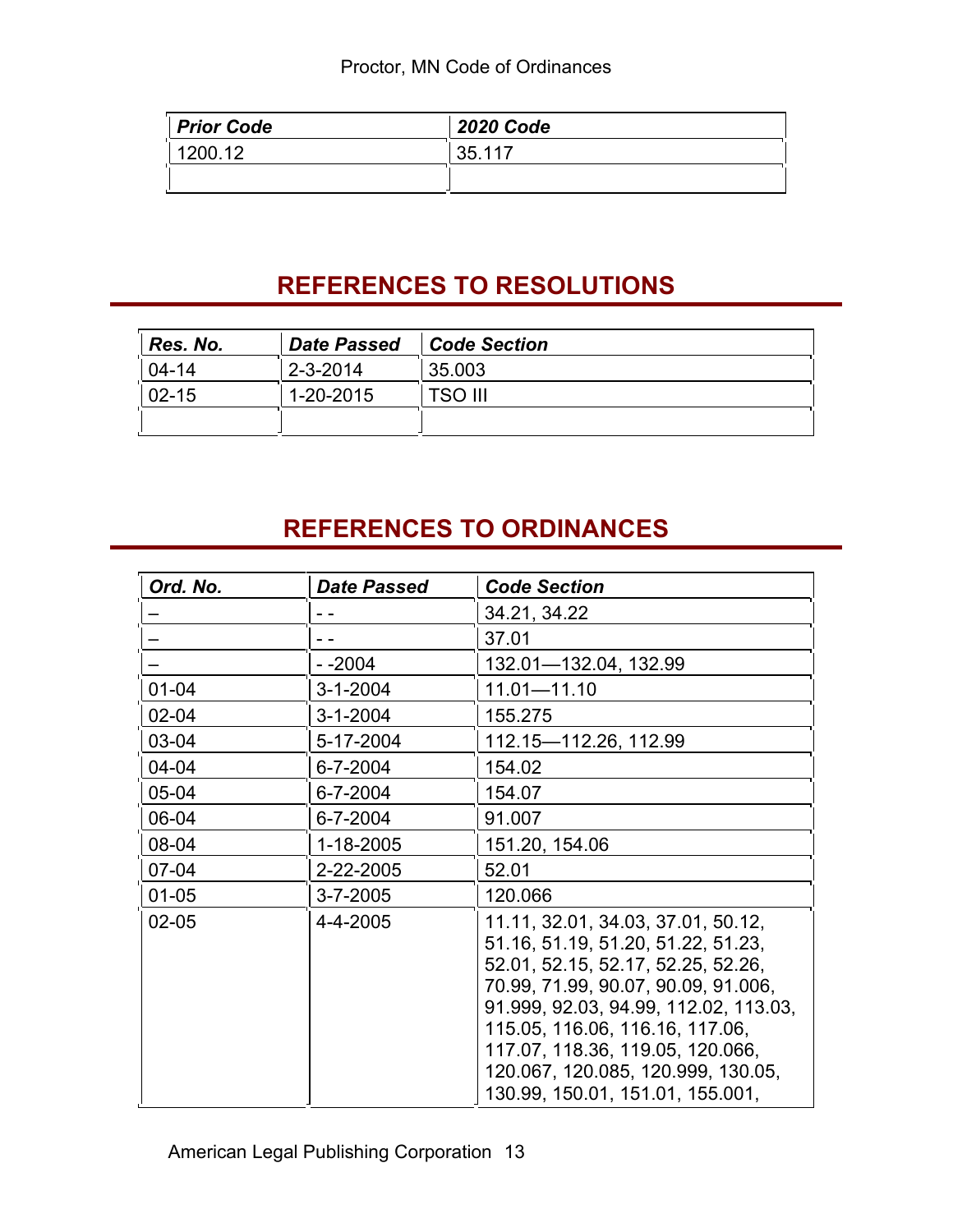| Ord. No.  | <b>Date Passed</b> | <b>Code Section</b>       |
|-----------|--------------------|---------------------------|
|           |                    | 155.235, 155.271          |
| 04-05     | 5-2-2005           | 155.214                   |
| 05-05     | 5-2-2005           | 91.020-91.023, 91.999     |
| 06-05     | 6-6-2005           | 120.066, 120.067          |
| 07-05     | 6-6-2005           | 120.004                   |
| 08-05     | 6-6-2005           | 91.006                    |
| 09-05     | 7-18-2005          | 118.30                    |
| $11 - 05$ | $8 - 1 - 2005$     | 150.02                    |
| $10 - 05$ | 8-16-2005          | 51.19, 51.99              |
| $12 - 05$ | 8-16-2005          | 155.157                   |
| 14-05     | 10-3-2005          | 132.01-132.04             |
| 15-05     | 10-17-2005         | 155.252-155.254           |
| 16-05     | 11-21-2005         | 132.30, 132.99            |
| 17-05     | 2-6-2006           | 155.227, 155.230, 155.232 |
| 01-06     | 6-5-2006           | 120.023                   |
| 02-06     | 6-5-2006           | 150.01                    |
| 03-06     | 7-5-2006           | 150.01                    |
| 04-06     | 7-5-2006           | 112.15-112.17             |
| 05-06     | 8-21-2006          | 154.06                    |
| 06-06     | 11-20-2006         | 110.02                    |
| 07-06     | 12-18-2006         | 91.083                    |
| 08-06     | 12-18-2006         | 91.085                    |
| 09-06     | 12-18-2006         | 132.15 - 132.18, 132.99   |
| $10 - 06$ | 12-18-2006         | 150.02                    |
| $01 - 07$ | 3-19-2007          | 51.19                     |
| 04-07     | 7-2-2007           | 119.06                    |
| 05-07     | 7-2-2007           | 91.082                    |
| 07-07     | 1-7-2008           | 111.01-111.03             |
| 08-07     | 1-22-2008          | 120.021, 120.066, 120.067 |
| $01 - 08$ | 2-19-2008          | 120.036                   |
| 02-08     | 6-16-2008          | 150.01                    |
| 04-08     | 8-18-2008          | 34.03                     |
| 05-08     | 11-17-2008         | 91.080-91.090             |
| 06-08     | 11-17-2008         | 110.03, 115.03            |
| 08-08     | 12-15-2008         | 130.01                    |
| 09-08     | 12-15-2008         | 132.99                    |
|           | - -2009            | 71.01-71.15, 71.99        |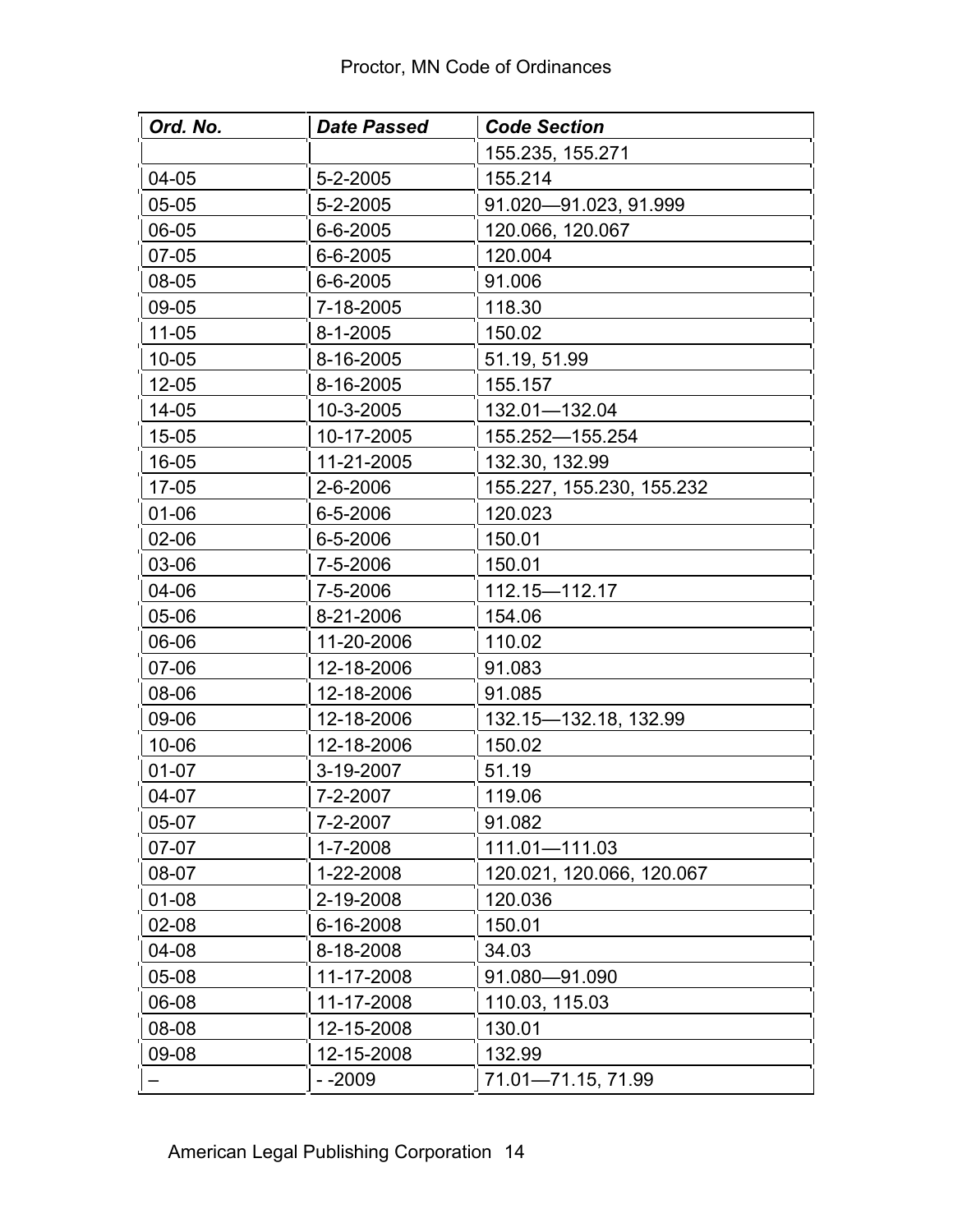| Ord. No.  | Date Passed    | <b>Code Section</b>                            |
|-----------|----------------|------------------------------------------------|
| 01-09     | $3 - 2 - 2009$ | 11.05-11.07, 11.10                             |
| 02-09     | 4-20-2009      | $11.01 - 11.11$                                |
| $01 - 10$ | 3-15-2010      | 155.001                                        |
| $02 - 10$ | 4-19-2010      | 120.020-120.023, 120.999                       |
| $03-10$   | 7-19-2010      | 130.65-130.68, 130.99                          |
| $04-10$   | $1 - 3 - 2011$ | 32.15, 32.16                                   |
| $05-10$   | $1 - 3 - 2011$ | 34.03                                          |
| $01 - 11$ | 6-20-2011      | 155.030, 155.031, 155.035                      |
| $02 - 11$ | 10-3-2011      | 133.07                                         |
| $04 - 11$ | 11-21-2011     | 35.081                                         |
| $03 - 11$ | 12-19-2011     | 155.031, 155.142                               |
| $05 - 11$ | 1-17-2012      | 51.35-51.38, 51.99                             |
| $02 - 12$ | 2-6-2012       | 112.40, 117.01-117.07, 118.15,                 |
|           |                | 118.16, 118.30-118.36,                         |
|           |                | 119.01-119.06, 119.99                          |
| $01 - 12$ | 2-13-2012      | <b>TSO</b> I                                   |
| $04-12$   | 8-20-2012      | $51.50 - 51.63$                                |
| $01 - 13$ | 2-19-2013      | 30.45, 30.46                                   |
| $01 - 14$ | 4-7-2014       | 120.020                                        |
| $02 - 14$ | 6-2-2014       | 91.120-91.126                                  |
| $03 - 14$ | 8-18-2014      | TSO I                                          |
| $05 - 14$ | 11-17-2014     | 155.229                                        |
| $06-14$   | 12-15-2014     | 34.03                                          |
| $07 - 14$ | 12-15-2014     | 35.130-35.140                                  |
| $04-15$   | $-2015$        | 155.001                                        |
| $01 - 15$ | $3 - 2 - 2015$ | 152.01-152.15, 152.99                          |
| $03 - 15$ | 6-15-2015      | 118.50-118.57                                  |
| $05 - 15$ | 1-4-2016       | 120.020, 120.021, 120.035, 120.038,<br>120.039 |
| $06-15$   | 1-19-2016      | 120.071                                        |
| $07-15$   | 1-19-2016      | 34.20 - 34.24                                  |
| $01 - 16$ | 2-1-2016       | 91.105-91.107                                  |
| $02 - 16$ | $9 - -2016$    | 34.03                                          |
| $03 - 16$ | 9-6-2016       | 155.127                                        |
| $01 - 17$ | 2-6-2017       | TSO II                                         |
| $02 - 17$ | 5-1-2017       | 118.01                                         |
| $03-17$   | 5-1-2017       | 118.33                                         |
| $04 - 17$ | 6-19-2017      | 120.004                                        |